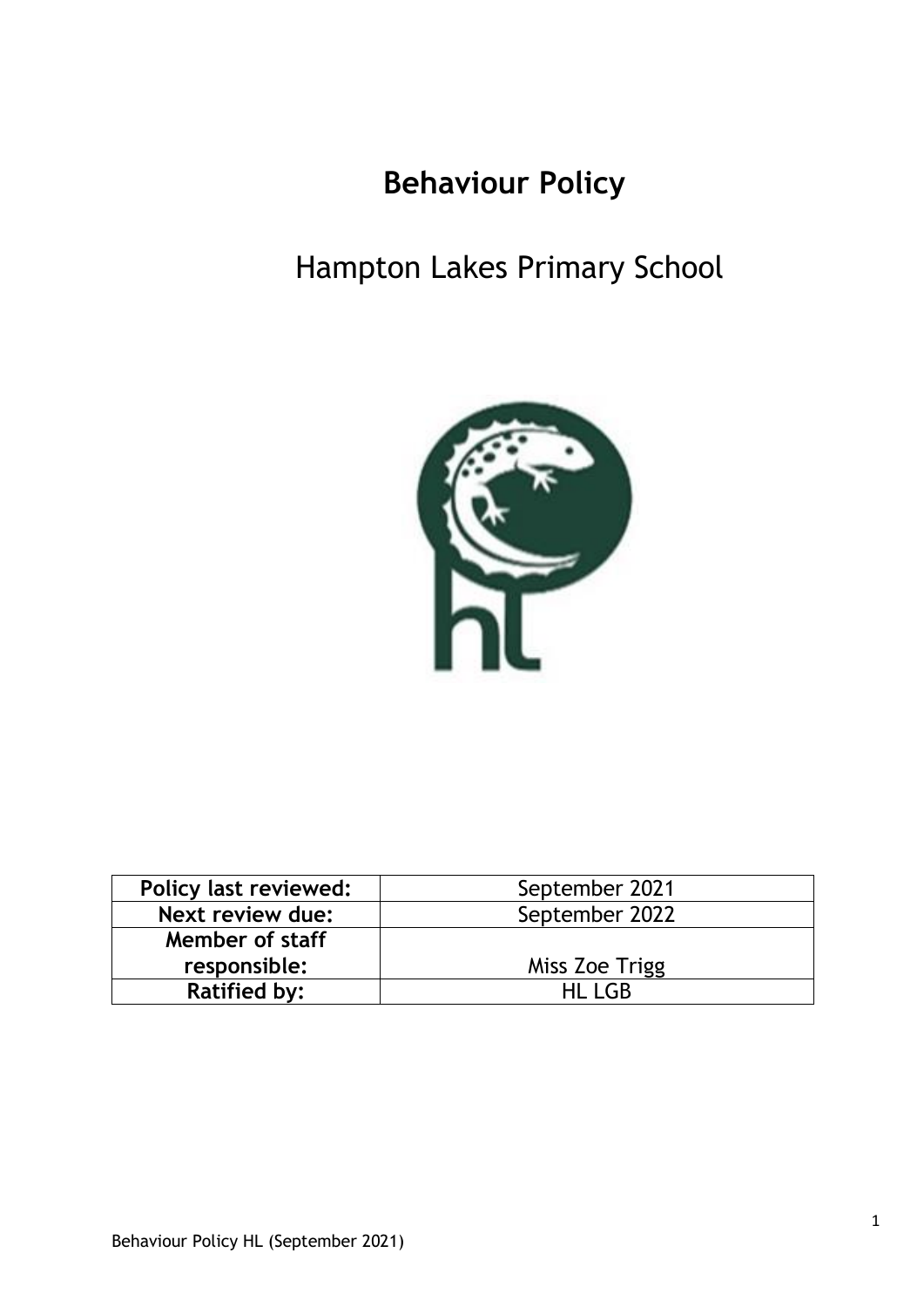## **1. RATIONALE (from Hampton Academies Trust Statement of Vision and Values)**

Our vision is to be an excellent school; we will promote and expect the highest standards of a child's behaviour, in order that high quality learning can take place and so that all children can feel happy to come to school.

Hampton Lakes Primary School will have a positive ethos which empathises respect, responsibility and participation; we will place a high emphasis on establishing positive relationships with children, based on honesty and fairness; everyone will be expected to behave with courtesy and good manners.

We will employ a range of rewards and sanctions in the management of pupil behaviour; these will be reviewed regularly and published to children and their parents. Our rewards and sanctions will reflect and reinforce the ethos of Hampton Lakes Primary School.

Bullying will not be tolerated and we will make this clear to all children each year. We will use a number of strategies to combat bullying, including the use of peer mentors, contracts of behaviour and the use of 'restorative justice' (enabling those exhibiting bullying behaviours to understand why the behaviour was so serious and to enable him/her to try to make amends to the victim).

## **2. CONSULTATION**

This policy will be reviewed by the Full Governing Body.

## **3. ROLES AND RESPONSIBILITIES**

**3.1.** The Head of School will have responsibility for ensuring this policy is implemented and for reporting to governors on its impact.

The Head of School is responsible for any exclusions from school and for informing parents, the local authority and governors in accordance with DFE regulations.

**3.2**. Staff, parents and children all have a role to play in ensuring positive behaviour at Hampton Lakes Primary School.

### **3.2.1. Staff have a responsibility to**

- Model the attendance, punctuality and behaviour expected from children;
- Treat Children and parents/carers with respect;
- Ensure good quality teaching and to promote an enjoyable, engaging and stimulating classroom experience;
- Keep children safe from bullying or harassment in any form;
- Help ensure a quiet, calm atmosphere in the classroom and around the school;
- Support the provision of a clean and pleasant working environment;
- Apply rewards and sanctions in a prompt, fair, transparent and consistent manner, without discrimination and by following the Classroom Code;
- Take responsibility for developing their skills in managing behaviour.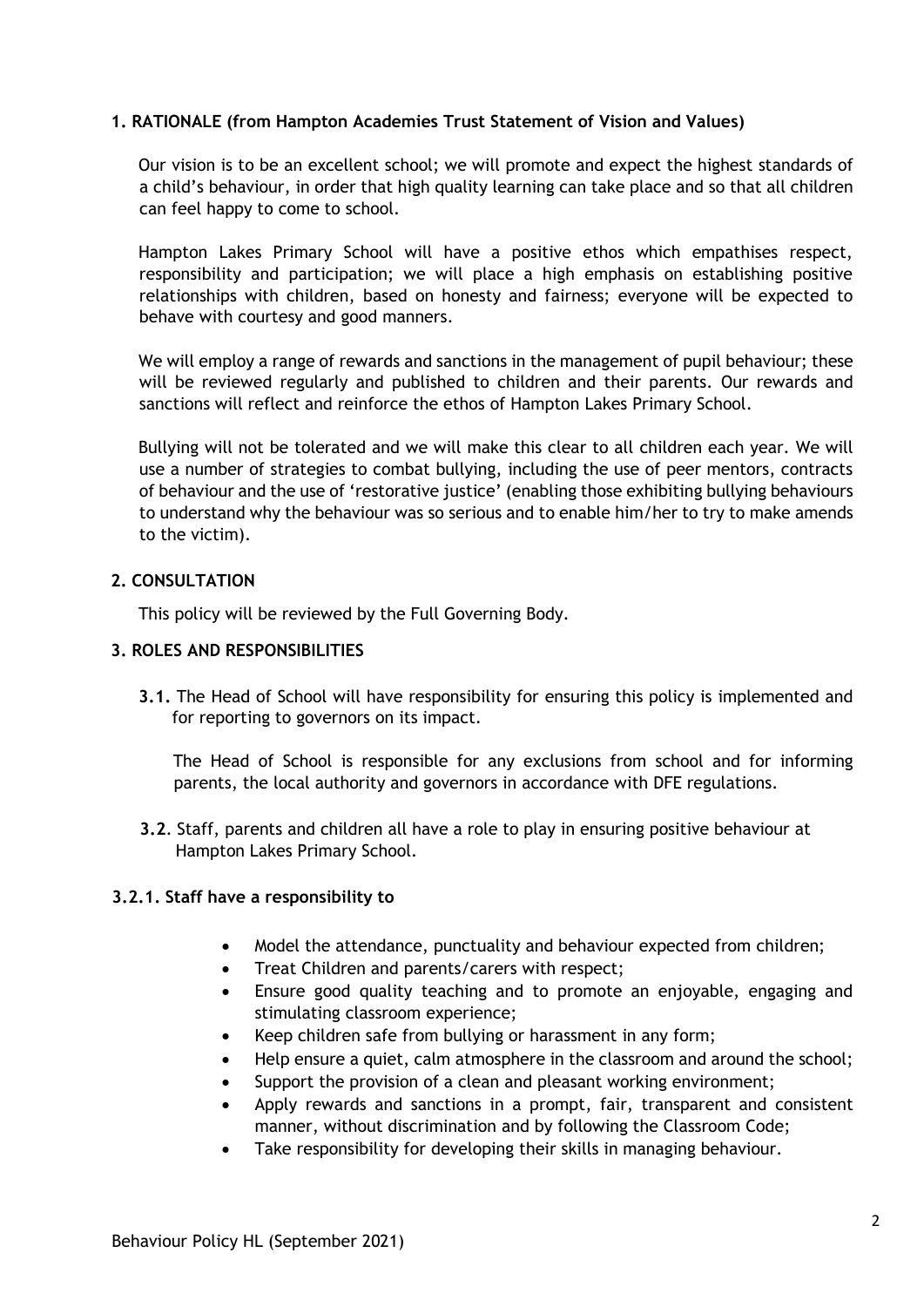# **3.2.2. Children have a responsibility to**

- Treat all members of the school and the wider community with respect;
- Take responsibility for their own learning in school and at home and to aspire to reach their potential;
- Behave in a considerate and thoughtful way in lessons, around school and in the wider community, at all times;
- Maintain high standards of appearance, in accordance with the School Uniform Policy;
- Attend school regularly and punctually;
- Respect the school environment.

## **3.2.3. Parents have a responsibility to**

- Ensure their child attends regularly, punctually equipped for school and in accordance with the School Uniform Policy;
- Reinforce messages regarding expectations of good behaviour, conduct and discipline and to support the school in preventing repetition of unwanted behaviours;
- Reward personal achievement and good behaviour;
- Attend meetings and events at the school that support learning and ethos.

## **3.2.4. Governors have a responsibility to**

- Ensure that the school Child Behaviour Policy (and related policies) are not discriminatory, are communicated to all relevant stakeholders and are effective in supporting good teaching and learning;
- Listen to the views of children, parents and staff in keeping the policy under review and when making amendments;
- Set the ethos, aims and values of the school.

## **4. REWARDS AND SANCTIONS**

## **4.1. Equality**

The law expects schools to take into account a child's individual circumstances and to avoid discrimination on any grounds. For example, the Disability Discrimination Act 1995 and the Equality Act 2010 create a duty to take reasonable steps to ensure that disabled children are not placed at a substantial disadvantage in comparison with those who are not disabled; this imposes a duty to make 'reasonable adjustments'.

Hampton Lakes Primary School strives to apply rewards and sanctions fairly and consistently, believing that this approach reflects true equality. However, adjustments may be made if a child's disability or development limits their understanding of the consequence of his or her actions or if staff feel that the child's safety may be compromised.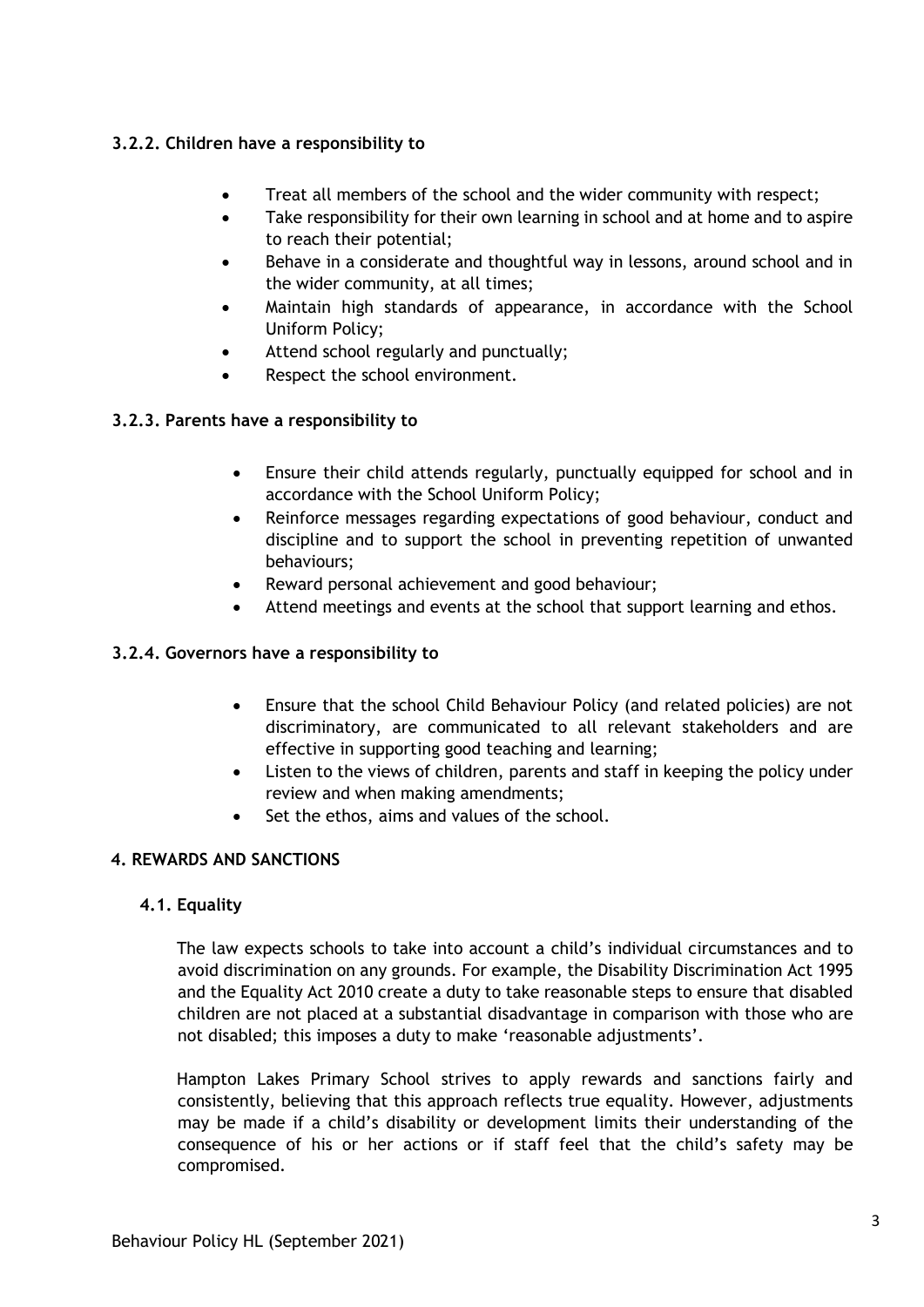### **4.2. Rewards**

Fundamental to the maintenance of a positive ethos at Hampton Lakes Primary School is the consistent use of a rewards system, which identifies and celebrates a wide range of achievement, including contribution to school life. Research has demonstrated that sanctions and punishment alone will not have the desired effect of promoting good behaviour and conduct.

Rewards at Hampton Lakes Primary School will include us of verbal positive praise; stickers and sticker charts; informal good news discussions with parents; themed awards for each key stage; Star of the Week awards; Head of School awards and celebration assemblies.

### **4.3. Sanctions**

Sanctions applied at the school will include verbal reprimand and discussion; time out of the classroom; time out with another teacher; referral to key stage leaders or Head of School; discussion with parents; internal exclusion; fixed-term and permanent exclusion.

The Rewards and Sanctions Document provides more detail on how rewards and sanctions are applied. This document is updated annually and is regularly discussed with staff, children and parents.

#### **4.3.1. Confiscations**

Under the terms of the Hampton Academies Trust Code of Conduct and the law, children are prohibited from bringing onto the school site, or having in their possession when in school uniform or an organised school visits (residential/non-residential) various items and goods.

Legally prohibited items are as follows: illegal drugs; alcohol; weapons; knives and other dangerous items inappropriate for school and likely to cause harm to others; stolen items; cigarettes, tobacco or e-cigarettes.

In addition, the school does not allow the following items as they are not considered to be conducive to effective teaching and learning and the maintenance of good discipline: quantities of food and drink for distribution and self-profit; material of a racist, sexist/sexual or homophobic nature; aerosols and inappropriate clothing or jewellery.

Mobile phones, iPods, MP3 players and cameras should not be used in school. These items will be confiscated if they are seen.

(Confiscations are usually returned to the child after a period of time; parents may be asked to collect electrical equipment.)

#### **4.3.2. Confiscations of prohibited items – key points**

There are two sets of legal provisions which enable school staff to confiscate items from pupils: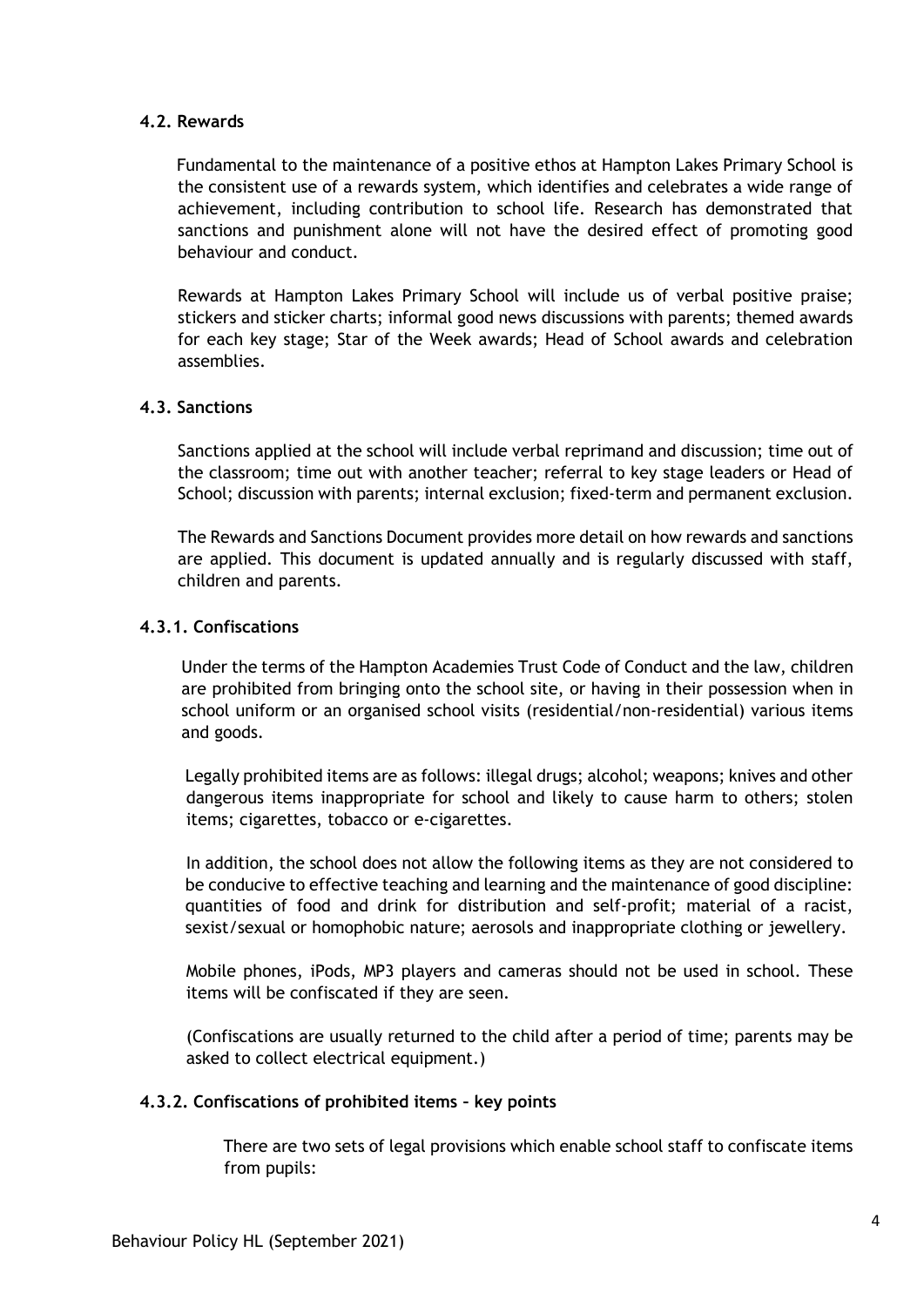- The **general power to discipline** enables a member of staff to confiscate, retain or dispose of a child's property as a punishment and protects them from liability for damage to, or loss of, any confiscated items.
- **Power to search without consent** for weapons, knives, alcohol, illegal drugs and stolen items. The legislation sets out what must be done with prohibited items found as a result of a search. Weapons and knives must always be handed over to the Police.

## **5. MALICIOUS ACCUSATIONS AGAINST SCHOOL STAFF**

Hampton Lakes Primary School will investigate any accusation, made by a child, against a member of staff. Where the accusation is found to be malicious, the child is likely to receive a very serious sanction.

### **6. SUPPORT FOR BEHAVIOUR IMPROVEMENT**

Whilst the behaviour of the vast majority of children is excellent, there are some pupils, who for various reasons, disrupt learning and can be challenging around school. Hampton Lakes Primary School is committed to trying to modify this poor behaviour and to enable children to make positive choices in terms of their conduct and learning. Where the behaviour of a child gives rise to concern, they may be placed on various types of report to help support improvement and to enable effective monitoring. Details of the types of report used by Hampton Lakes Primary School can be found in the rewards and sanctions document.

Each month, the behaviour of individual children is monitored carefully and pupils will be identified according to their level of need. Where necessary, support plans will be put in place to help improve the behaviour of a child, with parents invited into school to help formulate the plan.

### **7. BEHAVIOUR BEYOND THE SCHOOL GATES**

Teachers have a statutory power to discipline children for misbehaving outside of the school premises. Section 90 of the Education and Inspections Act 2006 gives the Head Teacher a specific statutory power to regulate a child's behaviour in these circumstances 'to such extent as is reasonable'.

A child may be disciplined for:

Any misbehaviour when the child is:

- Taking part in any school organised or school related activity;
- Travelling to or from school;
- Wearing school uniform;
- In some other way identifiable as a pupil at the school.
- Or misbehaviour at any time, whether or not the conditions above apply, that:
- Could have repercussions for the orderly running of the school;
- Poses a threat to another Child or member of the public;
- Undermines the authority and position of a member of staff.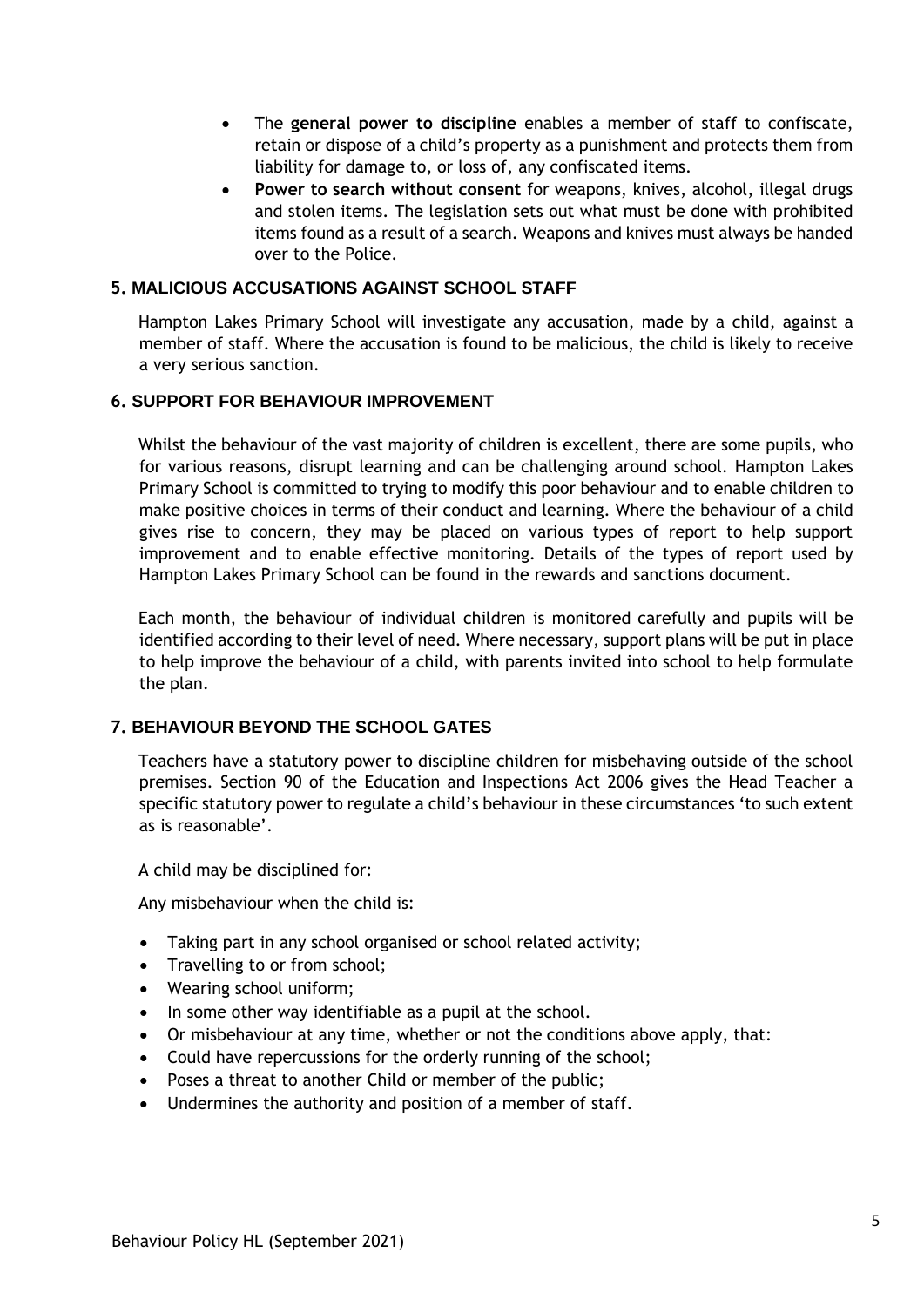#### **8. MONITORING AND EVALUATION**

The Governing Body will evaluate the impact of this policy by receiving data from the Head of School analysed by year group, ethnicity and gender on:

- Fixed term and permanent exclusions (including reasons);
- Trends in the numbers of identified rewards and sanctions.

## **9. EXCLUSIONS**

School policy is informed by *'Exclusion from Maintained Schools, Academies and Pupil Referral Units in England (DfE June 2012) ("***DfE Guidance***").* 

For serious incidents of poor behaviour (such as verbal or physical abuse to another member of the school community), the Head of School may resort to excluding pupils, either for a fixed term or permanently. Persistent lower level disruption may also result in fixed term exclusion. All exclusions are monitored by the governing body each term and the Executive Headteacher on a half-termly basis.

Where an excluded child is due to sit an external examination, suitable arrangements will be made to ensure the pupil can still sit the examination.

The school is fully aware of its duties not to discriminate against, harass or victimise pupils due to their sex, race, disability, religion or belief. For disabled pupils, the school will make reasonable adjustments to its policies and practices to ensure disabled pupils are not placed at a substantial disadvantage compared to their non-disabled peers.

Before taking an exclusion decision, the Head of School will also have due regard to the following (in accordance with the DfE Guidance):

- for groups with high exclusion rates (pupils with SEN, pupils eligible for Free School Meals, looked after children, pupils whose ethnicity is Gypsy, Roma, Travellers of Irish Heritage or Black Caribbean) any extra support required to identify and address the needs of the pupil;
- what additional support or alternative placement may be required for a pupil with an EHC Plan or a looked after child; and
- that the permanent exclusion of a pupil with an EHC Plan or a looked after child should, as far as reasonably possible, be avoided.

The decision to exclude will only be taken for a disciplinary reason and all exclusion decisions will be formally recorded.

### **9.1 Actions Taken Following a Serious Incident**

- The pupil is kept under direct Senior Leadership Team (SLT) observation during the investigation.
- Written details of the incident are collected from those involved before any decision is made.
- The parent/carer is telephoned by a senior member of staff to outline the incident.

### **9.2 Fixed Term Exclusions**

If a decision is taken to exclude a pupil for a fixed term: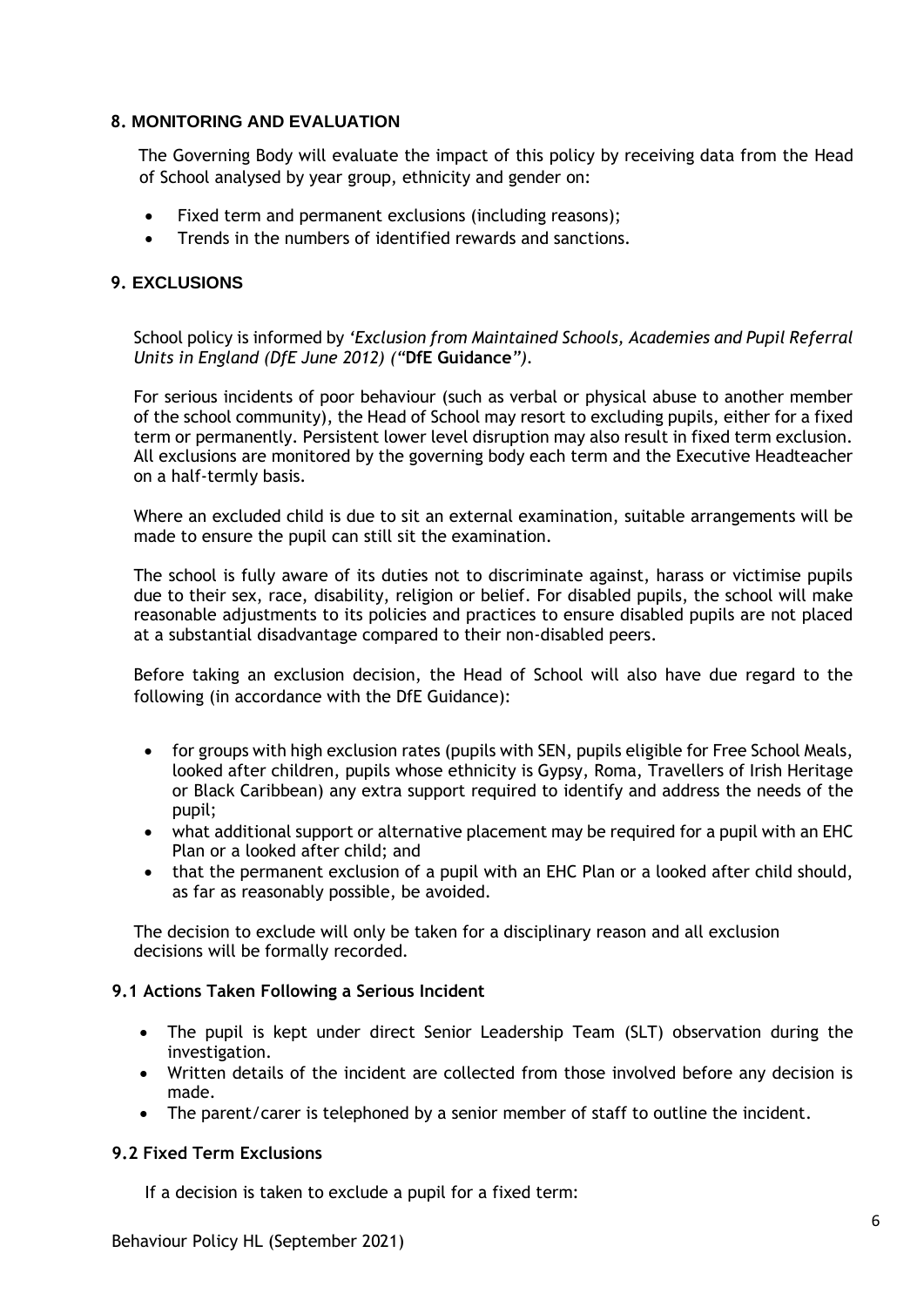- The Head of School calls home to discuss the fixed term exclusion with the parent and a letter is posted home, outlining the incident and the length of the fixed term exclusion. The parents' right to make representations about the exclusion to the governing body is highlighted.
- A meeting is set up for the parent/carer and pupil to attend on return from exclusion, with a senior member of staff.

Following this meeting:

- The pupil is reinstated
- The pupil may be placed on report
- A contract may be drawn up for their readmission
- Behaviour support and 'reasonable adjustments' will be reviewed
- Where appropriate, an apology is given to the member or staff or other pupils involved
- A record of the exclusion and meeting is kept in the pupil's file.

In accordance with the requirements set out in the DfE Guidance, the governing body will meet to consider reinstatement of the pupil if the fixed term exclusion would bring the pupil's total number of school days of exclusion to more than fifteen (15) in a term.

If requested to do so by parents, the governing body must consider the reinstatement of an excluded pupil if that pupil would be excluded from school for more than five (5) school days but not more than fifteen (15) in a single term.

#### **9.3 Decision to Permanently Exclude**

Permanent exclusion should be a last resort and will usually be taken: in response to:

- A serious breach, or persistent breaches, of this policy; and
- Where allowing the pupil to remain in school would seriously harm the education or welfare of the pupil or others in the school.

(Such strategies would include school based interventions and/or the involvement of external agencies).

The National Standard list of reasons for permanent exclusions is:

- Physical assault against a pupil
- Physical assault against an adult
- Verbal abuse/threatening behaviour against a pupil
- Verbal abuse/threatening behaviour against an adult
- Bullying
- Racist abuse
- Sexual misconduct
- Drug and alcohol related incidents
- Damage
- Theft
- Persistent, disruptive behaviour
- Other (only in exceptional circumstances)

#### **9.3.1 Permanent Exclusion Report**

Behaviour Policy HL (September 2021)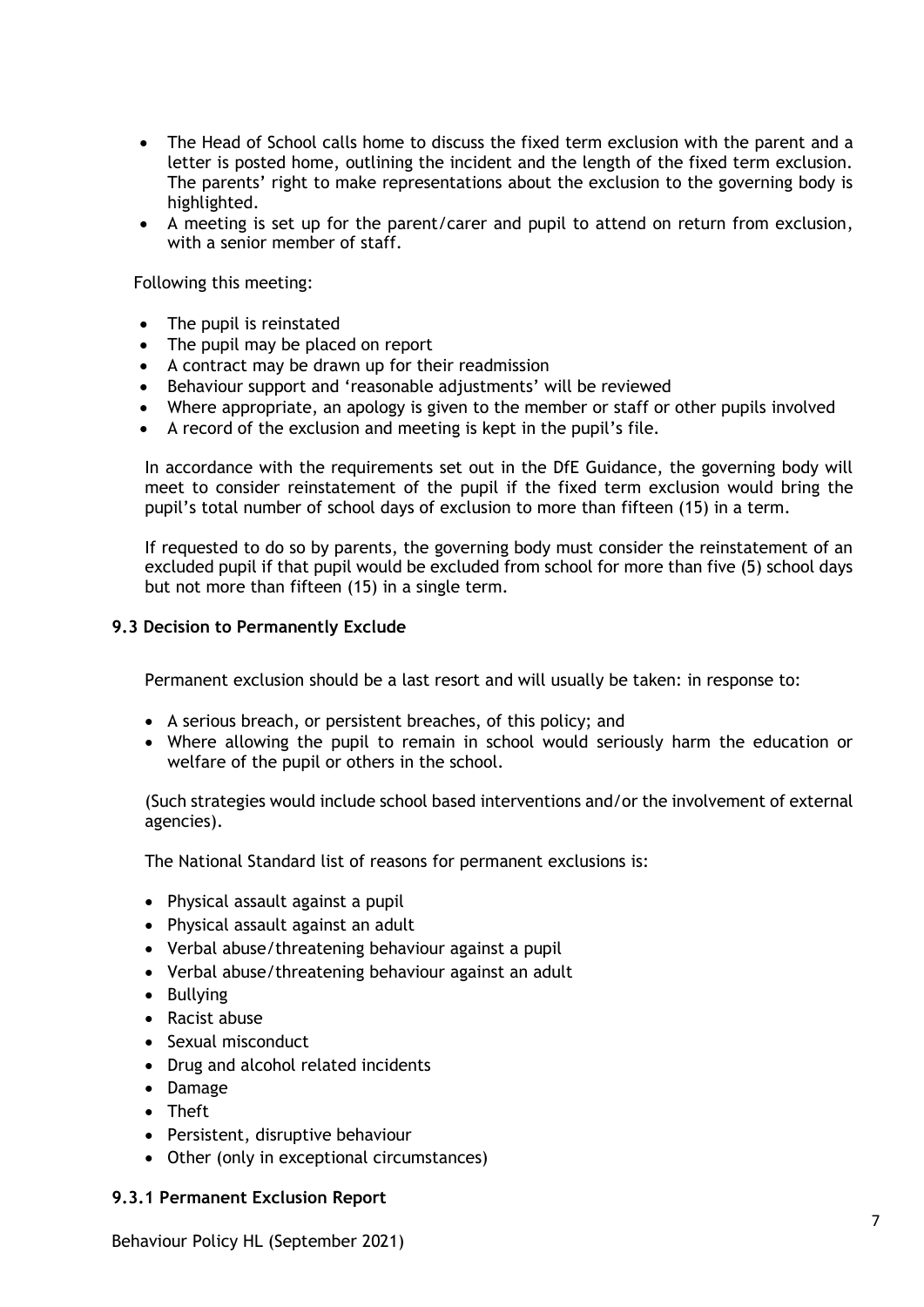When the Head of School decides to permanently exclude a pupil the Executive Headteacher must be informed and the governing body must set up a Disciplinary Committee to review the case. In advance of the Disciplinary Committee the Head of School will prepare an exclusion report which explains why the pupil was excluded.

The report will include:

- A profile sheet including basic information about the pupil
- An overview of the case including a detailed account of the reason(s) for the exclusion
- Confirmation that the current DfE exclusions guidance has been adhered to
- Where relevant, details of any behaviour modification strategies which have been used
- An indication of how the sanction applied is consistent with the school Behaviour Policy
- Alternative sanctions that were considered (if applicable)
- In the case of a pupil with SEN, or a looked-after or disabled pupil, that the relevant DfE guidance was considered before the decision to exclude was taken
- That in reaching the decision, equal opportunity legislation was complied with.

### **9.3.2 Permanent Exclusion Procedure**

DfE Guidance clearly explains the procedures to be followed if exclusion is applied. These procedures must be followed precisely. The services of a properly trained clerk are secured for exclusion hearings. **General Duties** 

- 1. The school shall act, and shall ensure that the Head of School shall act, in accordance with the law and the DfE Guidance.
- 2. Without limiting the generality of paragraph 1, the school shall ensure that the Local Authority is informed of an exclusion in the circumstances required by the DfE Guidance.
- 3. The school shall ensure that in carrying out their functions the Head of School, the Governing Body and any Independent Review Panel (established in accordance with paragraph 5) have regard to the DfE Guidance.

### **Independent Review Panels**

- 4. In accordance with DfE Guidance, the school shall carry out its functions to establish and manage the appeal procedure for exclusions.
- 5. Independent Review Panels must be impartial and constituted in accordance with the detailed provisions of the DfE Guidance. The school shall arrange suitable training for appeal panel members and clerks. Where requested by the parent, an SEN expert will be appointed by the school to advise the Independent Review Panel.
- 6. The Independent Review Panel's decision is final and binding on the school. A parent may seek a judicial review of an Independent Review Panel's decision. A parent may not, however, appeal to the Commissioner for Local Administration (the Local Government Ombudsman) about maladministration as the Commissioner's remit is limited to considering the conduct of appeal panels constituted by Local Authorities.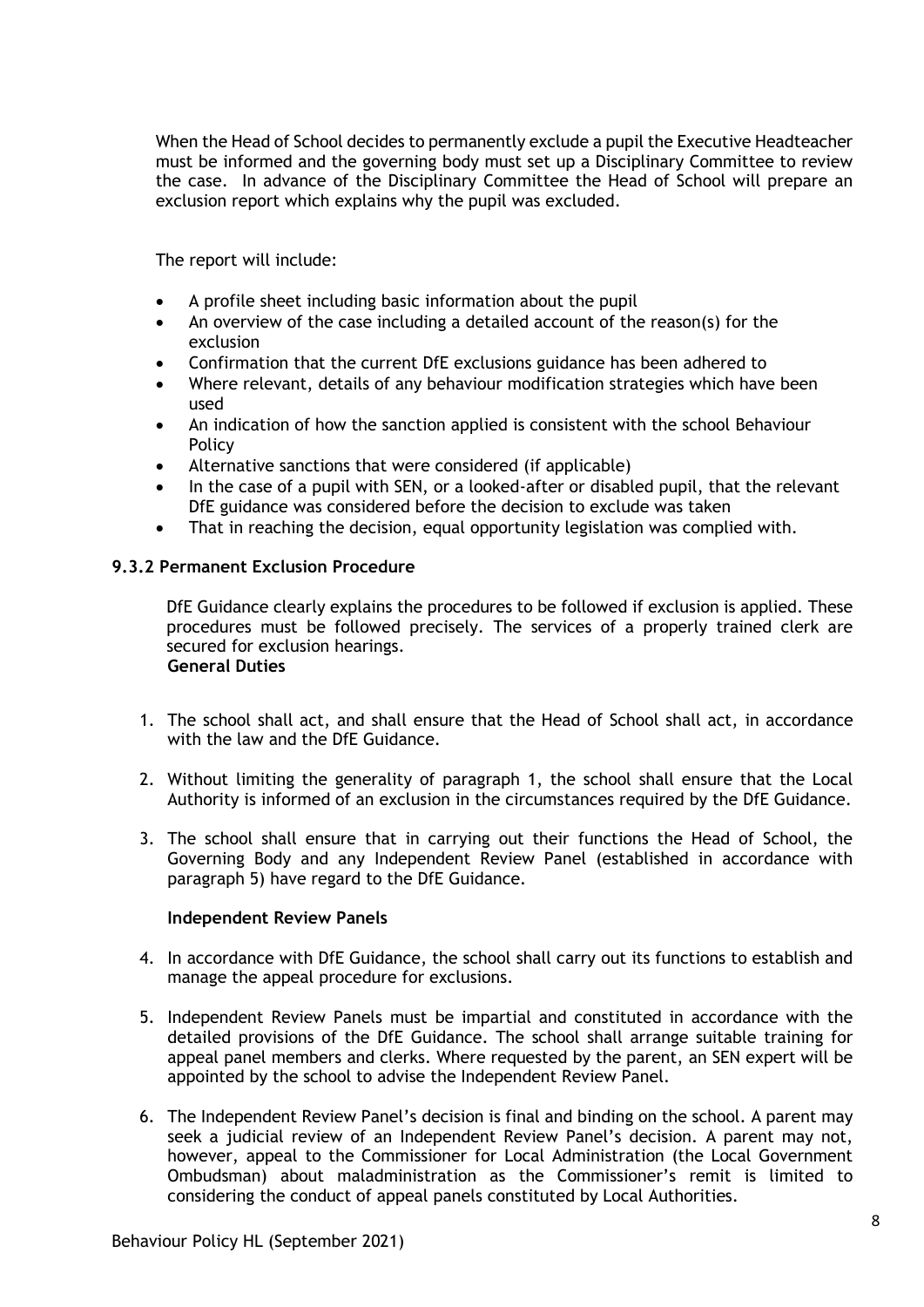## **9.3.3 Parents' Responsibilities**

There is a duty on parents to ensure that an excluded pupil of compulsory school age is not in a public place during school hours without reasonable justification, or a fixed penalty could be imposed. Parents will also be warned in the exclusion letter that failing to comply with their duties in this regard may form part of a case for a parenting order to be issued by the magistrate's court.

## **9.3.4. Continuing Education during the Exclusion Period**

For the first five days of a fixed term exclusion, the school will set work appropriate to the pupil's age and ability and make arrangements for this to be collected and returned for marking. Where a pupil is given a fixed exclusion of six days or longer the school has a duty to arrange suitable off-site full-time educational provision from and including the sixth day of exclusion as day one. With reference to permanent exclusions the school will set work as described above for the five days following a permanent exclusion.

The Head of School may impose a fixed-period exclusion which may lead to a permanent exclusion, depending on the outcome of an on-going investigation and/or further consideration of the case. If this is a possibility it will be mentioned in the letter to parents notifying them of the fixed-term exclusion. If a permanent exclusion is subsequently imposed, this is a separate exclusion event. Thus, if a permanent exclusion follows a five day fixed-term exclusion, the responsibility of the Academy for the first five days of the permanent exclusion would be to set and mark work as described above and not find suitable alternative provision.

## **9.3.5 A Managed Move to another School**

Once the Head of School has decided to permanently exclude a pupil, a managed move to another school may be proposed by the Pupil Referral Service and can be actioned if both the parents and Head of School are in agreement. If a managed move is rejected by the parents, the Head of School will put this is writing to them so that there is evidence that the strategy was suggested if a permanent exclusion is imposed at a future point.

### **9.3.6 Re-instatement**

If the pupil is to be re-instated, the process of re-integration will require careful planning. A re-integration plan may also involve carrying out a risk assessment and implementing measures to reduce identified risks. The school will formalise re-integration plans, where actions, expectations and consequences are made clear in writing and may include a parental contract. Should a further exclusion be necessary, this could be used to demonstrate that a sound integration plan was put in place and rigorously applied.

## **10. NON-COMLIANCE WITH SCHOOL UNIFORM**

We believe it is important that children wear the correct uniform to school. Pupils who do not wear their uniform will be spoken with, and if this presents as a persistent breach of uniform rules it may give rise to disciplinary sanctions being imposed, and their parents being contacted.

## **11. ADDITIONAL DOCUMENTATION**

• Anti-Bullying Policy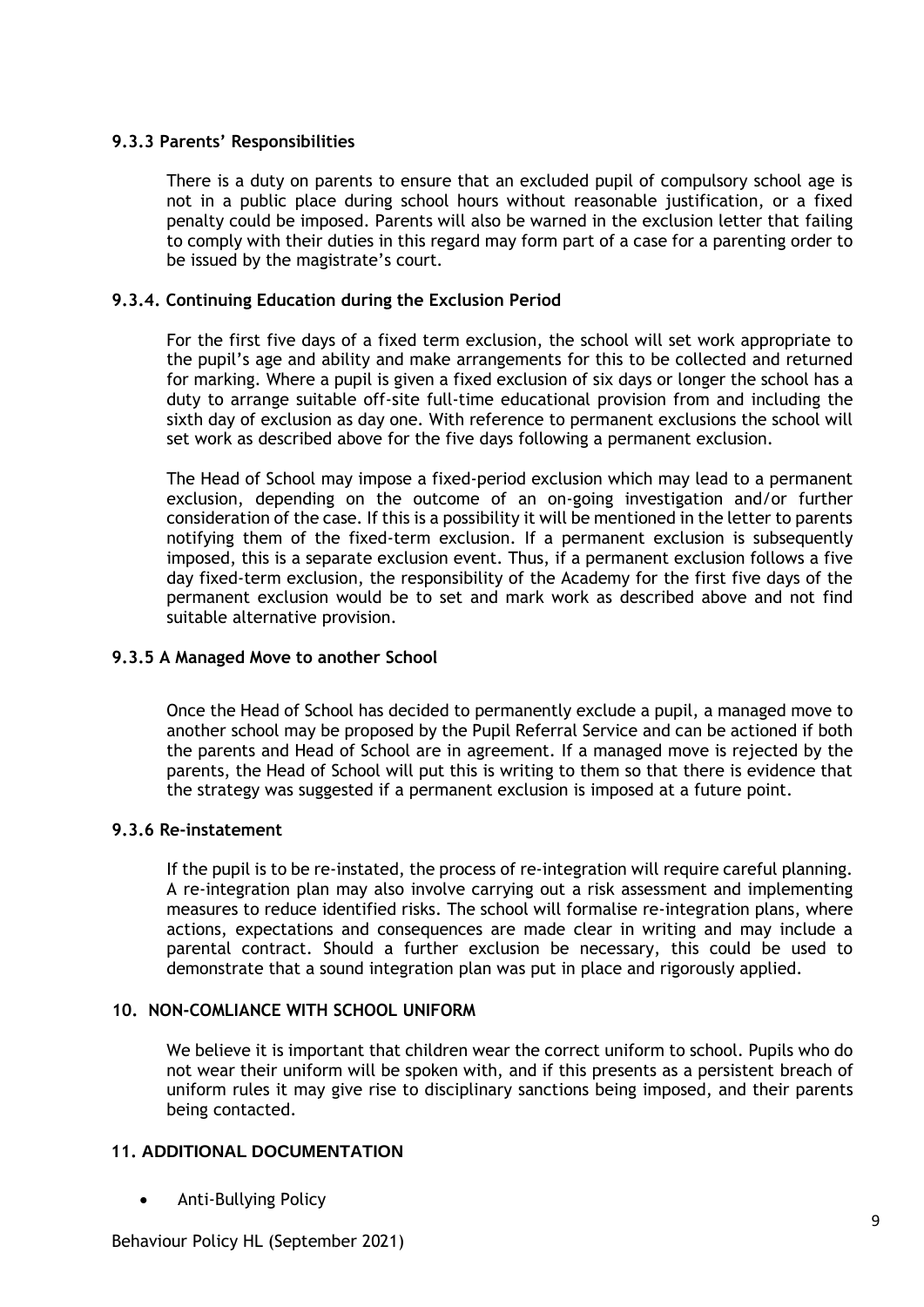- Rewards and Sanctions
- Equal Opportunities Policy
- SEND Policy
- Drugs Policy
- Home School Agreement

## **APPROVED BY GOVERNORS:**

**…………………………………………………….. ………………………………………. ……………………………………** 

SIGNATURE NAME DATE